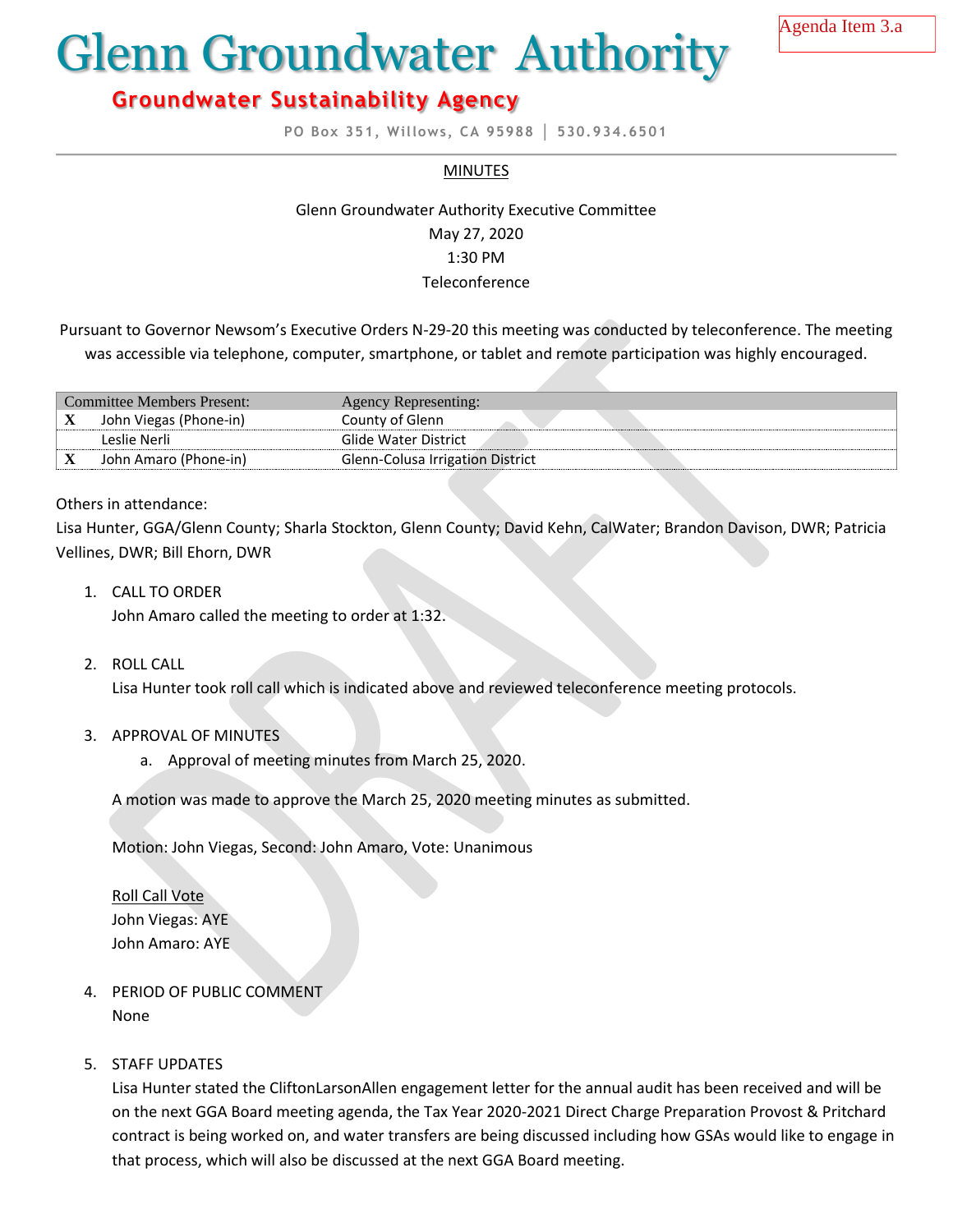6. DISCUSS AND CONSIDER PROVIDING A RECOMMENDATION TO THE GGA BOARD TO GRANT THE TECHNICAL ADVISORY COMMITTEE THE AUTHORITY TO PROVIDE GUIDANCE AND DIRECTION TO THE GROUNDWATER SUSTAINABILITY PLAN (GSP) DEVELOPMENT CONSULTANT TEAM'S APPROACHES TO ANY NON-POLICY RELATED GSP DEVELOPMENT TASKS

Lisa Hunter stated the recommendation regarding the TAC's role in guiding consultant work on technical tasks has been discussed at multiple meetings including the Joint CGA/GGA TAC and Joint Board. One concern prompting the request is the lag time between board meetings may hinder the progress of maintaining the GSP development schedule. The CGA Board considered this item at the May 26 meeting and approved the recommendation with the caveat that the TAC will provide updates at board meetings. John Viegas stated he agrees with the need for TAC updates at board meetings and recommendations being brought to the board for final approvals. Ms. Hunter clarified the TAC would provide regular updates at board meetings and have authority to guide technical non-policy related tasks. The board could provide additional feedback or direction at board meetings. Committee members also discussed water transfers and how consultants account for historical water transfer data in the Groundwater Sustainability Plan (GSP). Ms. Hunter stated she believes the data is accounted for in the water budget and she will confer with the consultants about this topic. Mr. Amaro asked if there are any groundwater transfers out of the basin this year and Ms. Hunter did not believe there are any at this time in the Colusa Subbasin. Mr. Amaro noted his support of the recommendation being proposed. David Kehn, TAC member, commented on the proposed process and ensuring that members of the public have an opportunity for input, but not significantly slow down the approval processes. Lisa Hunter stated the TAC meetings are Brown Act compliant meetings and the public will have the opportunity to comment not only at TAC meetings but also at Board meetings and TAC reports will go to the Board as well.

Executive Committee members recommend the GGA Board grant the GGA TAC, in coordination with the CGA TAC, the authority to provide guidance and direction to the GSP consultant team's approaches to any non-policy related GSP development tasks.

Motion: John Viegas, Second: John Amaro, Vote: Unanimous

Roll Call Vote John Viegas: AYE John Amaro: AYE

#### 7. COLUSA SUBBASIN GROUNDWATER SUSTAINABILTY PLAN

- a. Receive update on Plan development and activities
- b. Receive update on GSP Development Grants (Proposition 1 and Proposition 68)
- c. Receive update on Project Agreements
- d. Consider providing a recommendation to the GGA Board to consider amending GSP Development Agreement with Davids Engineering and/or a recommendation on next steps for completing remaining grant project tasks

Lisa Hunter stated plan updates were provided at the last Joint CGA/GGA TAC meeting. Committee members were updated items including the monitoring network, water budgets, model development, and approaches to minimum thresholds and measurable objectives. Ms. Hunter reviewed grant agreement specifics and directed committee members to page 10 of the meeting materials packet to highlight grant funding and tasks. The CGA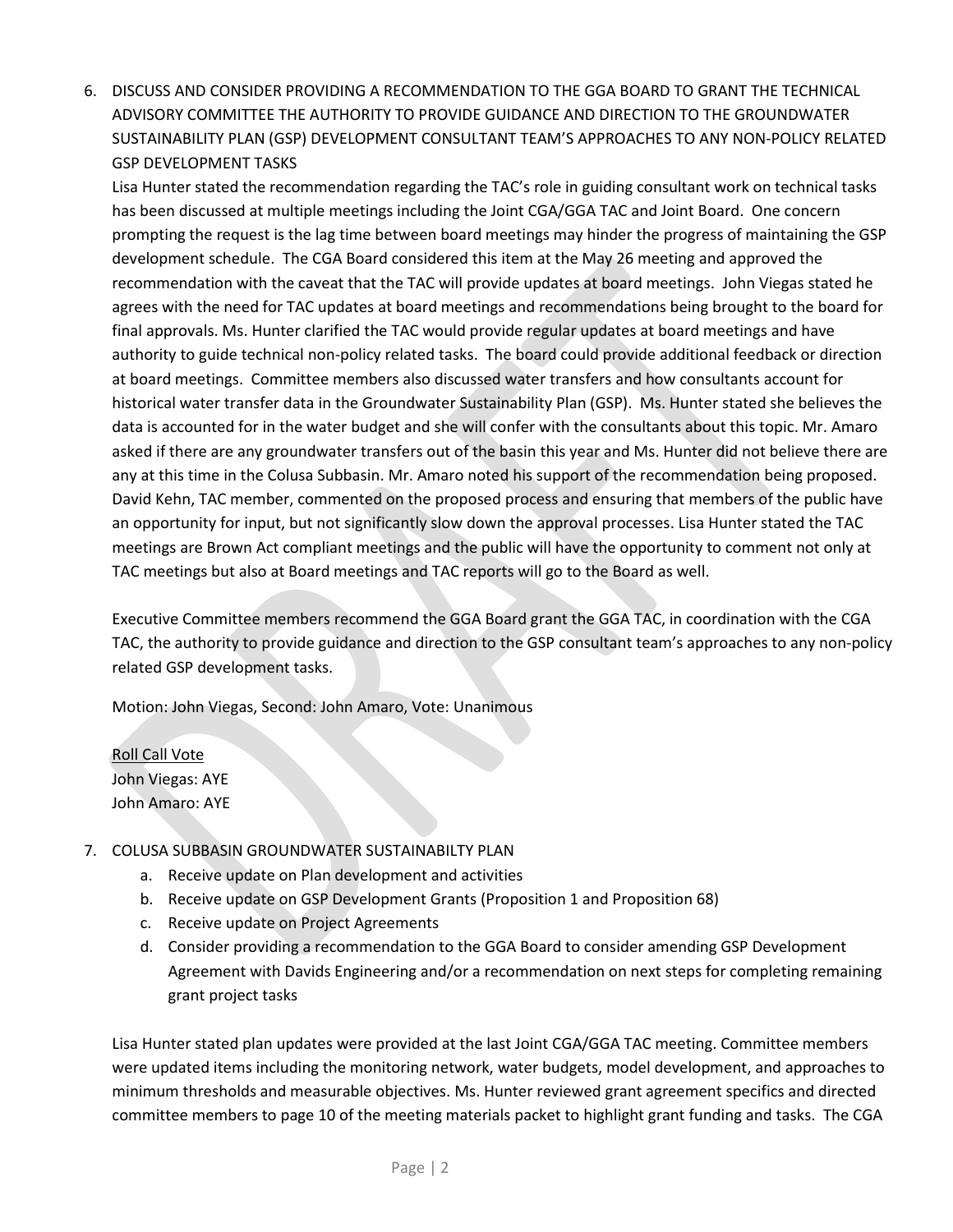holds the grant agreement with Department of Water Resources (DWR) for GSP development and the GGA has two contracts in place with Davids Engineering.

Ms. Hunter reviewed the additional tasks included in the Proposition 68 grant application that currently are not included in the contract with Davids Engineering and one task that is included in the Davids Engineering work plan, but requires a notice to proceed prior to initiating the work. Tasks include hydrogeologic investigations, GDE evaluation, well metering pilot program and an optional funding mechanism evaluations task. She also noted the CGA approved work to proceed with the tasks at the May 26, 2020 CGA Board meeting and approved contracting with Davids Engineering pending confirmation there is no requirement that an RFP is required by the grant.

A motion was made to recommend the GGA Board consider amending the current GSP development agreement with Davids Engineering to include some or all of the three additional tasks pending legal review.

Motion: John Viegas, Second: John Amaro, Vote: Unanimous

Roll Call Vote John Viegas: AYE John Amaro: AYE

John Viegas made a motion to recommend the GGA Board issue a formal Notice to Proceed with the Funding Mechanisms Evaluation optional task, potentially pending a Joint CGA/GGA TAC budget review.

Motion: John Viegas, Second: John Amaro, Vote: Unanimous

Roll Call Vote John Viegas: AYE John Amaro: AYE

- 8. EXECUTIVE COMMITTEE MEMBER REPORTS AND COMMENTS None
- 9. DISCUSS ADDITIONAL POTENTIAL ITEMS TO BE ADDED TO THE NEXT GGA BOARD MEETING AGENDA No additional items were added. Items to be brought forward include recommendations made at today's meeting and the GGA budget.

#### 10. NEXT MEETING

The next meeting is scheduled for July 22, 2020 at 1:30 PM.

11. ADJOURN

The meeting was adjourned at 2:10 PM.